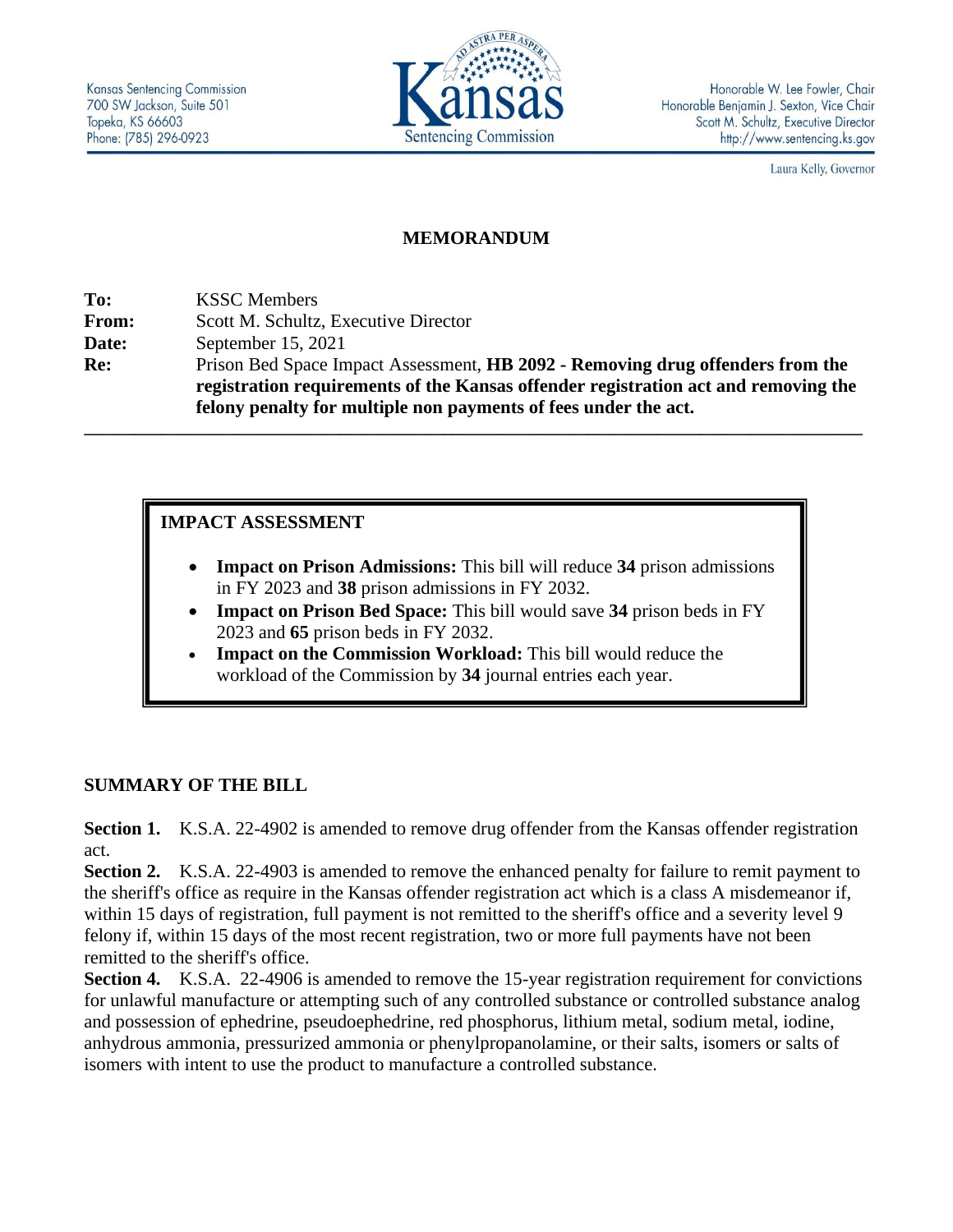# **FINDINGS**

- In FY 2020, **1,019** offenders were **required** to register by the court for a total of 1,536 registrations. Of these registrations:
	- o 253 were due to sex offender status,
	- o 250 were for any act which at sentencing was determined to be sexually motivated,
	- o 337 were due to violent offender status,
	- o 258 were due to conviction of person felony with a deadly weapon, and
	- o **438** were due to drug offender status.
- In FY 2020, 310 offenders were **convicted** of the crime of failure to register under Kansas Offender Registration Act. Of these offenders:
	- o **125 (40.3%)** were sentenced to prison; and
	- o **185 (59.7%)** were sentenced to probation.
- According to KDOC in FY 2021**, 130** offenders were admitted to prison and **34** offenders were admitted to prison for the crime of **failure to register as a drug offender, specifically**. The average length of stay in prison was **20.4 months** based on KDOC's release for the same group of offenders in FY 2020.
	- $\circ$  100 First violation and
	- $\circ$  24 Second violation.
	- $\circ$  6 Third or subsequent violation.
	- o Of the 130 offenders,
		- $\blacksquare$  11 severity level 3
		- $\blacksquare$  23 severity level 5
		- $\blacksquare$  86 severity level 6
		- $\blacksquare$  1 severity level 7
		- $\blacksquare$  9 severity level 8

## **IMPACT ASSESSMENT**

- **Impact on Prison Admissions:** This bill will reduce **34** prison admissions in FY 2023 and **38** prison admissions in FY 2032.
- **Impact on Prison Bed Space:** This bill would save **34** prison beds in FY 2023 and **65** prison beds in FY 2032.
- **Impact on the Commission Workload:** This bill would reduce the workload of the Commission by **34** journal entries each year.